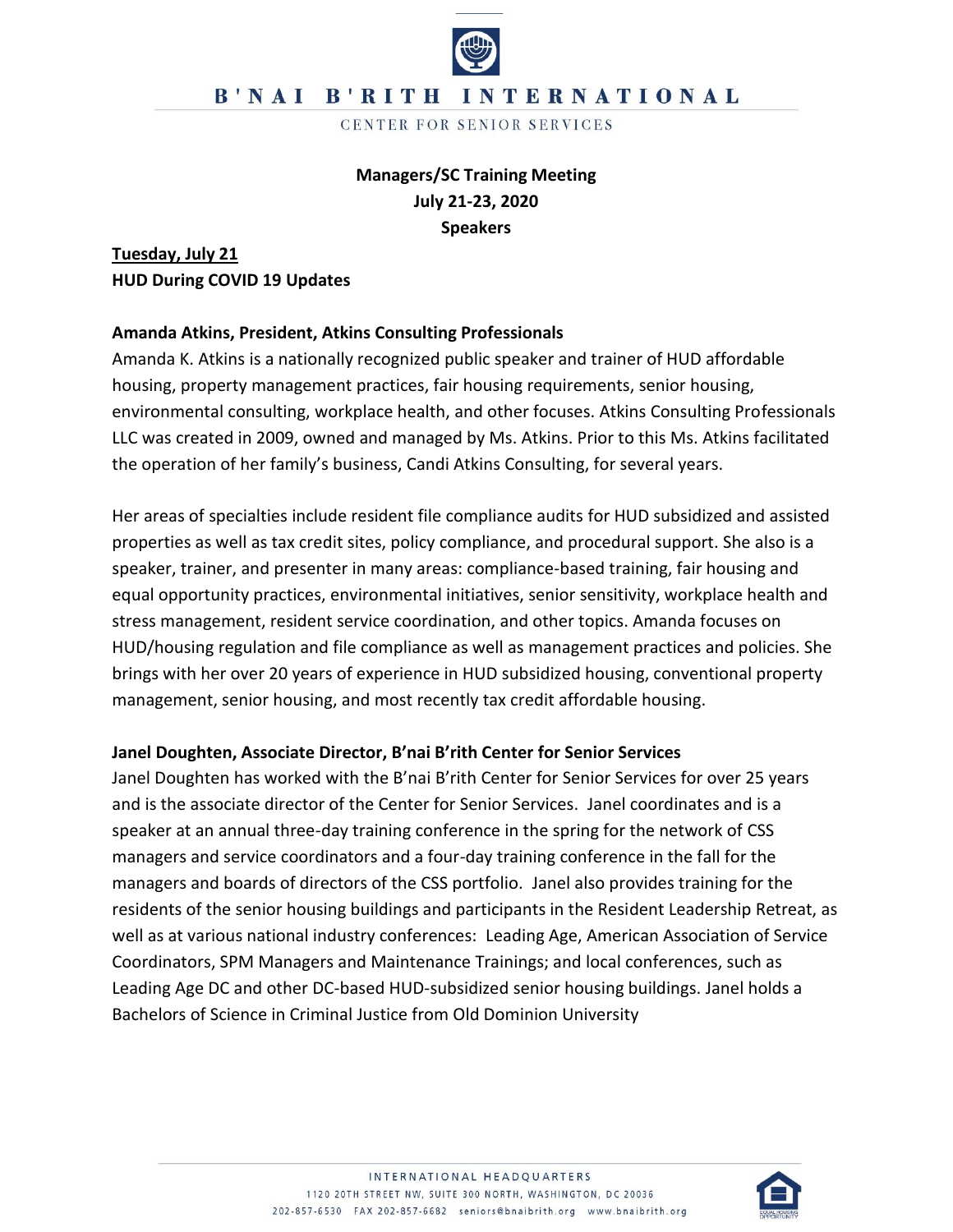CENTER FOR SENIOR SERVICES

**Evan Carmen, Legislative Director for Aging Policy, B'nai B'rith Center for Senior Services** Evan Carmen is the Legislative Director for Aging Policy at the B'nai B'rith International Center for Senior Services. Since joining B'nai B'rith in February 2017, Evan has advocated on public policy matters including affordable housing, health care and income security, as these issues relate to seniors with limited means. Evan's advocacy work has encompassed meeting with congressional staff members on Capitol Hill, arranging visits for lawmakers and their staffs to B'nai B'rith-sponsored affordable housing buildings and working to amplify the B'nai B'rith Message across our media platforms. Evan holds a B.A. from American University in political science and a J.D. from New York Law School.

#### **Wednesday, July 22**

**Money Smarts for Older Adults Update: Overview, Preventing Fraud and Scams in the Age of COVID-19, Overview of the Network Development Guide and Update on Resources**

## **Jenefer Duane, Senior Program Analyst, Office for Older Americans, Consumer Financial Protection Bureau, Washington, DC**

Jenefer Duane joined the Consumer Financial Protection Bureau in December of 2011. She serves as the Senior Program Analyst in the Bureaus' Office of Financial Protection for Older Americans. Prior to joining the CFPB, Ms. Duane was the Founder and CEO of the non-profit Elder Financial Protection Network (EFPN) in San Francisco. Under her leadership, EFPN developed education programs for older adults and family caregivers on preventing, identifying and responding to elder financial exploitation; and award-winning professional training for the financial services industry; law enforcement, social services and other professionals.

#### **Working with Adult Protective Services During the Pandemic**

### **William Benson, Principal, Health Benefits ABCs LLC Representing the National Adult Protective Services Association**

Bill Benson has worked in aging and health for more than four decades. As former staff director For the Senate Labor Subcommittee on Aging, Benson oversaw the successful reauthorization of the Older Americans Act (OAA) in 1992. Under his leadership, that year's reauthorization included Title VII, Subtitle B–Native American Organization and Elder Justice Provisions — the first federal law created to address the issues of elder abuse and elder justice for Indian elders. From 1993 to 1998 Mr. Benson was the Deputy Assistant Secretary for Aging at the Administration on Aging (AoA) at the U.S. Department of Health and Human Services. Mr. Benson spent eight years in various capacities in the U.S. Congress including staff director

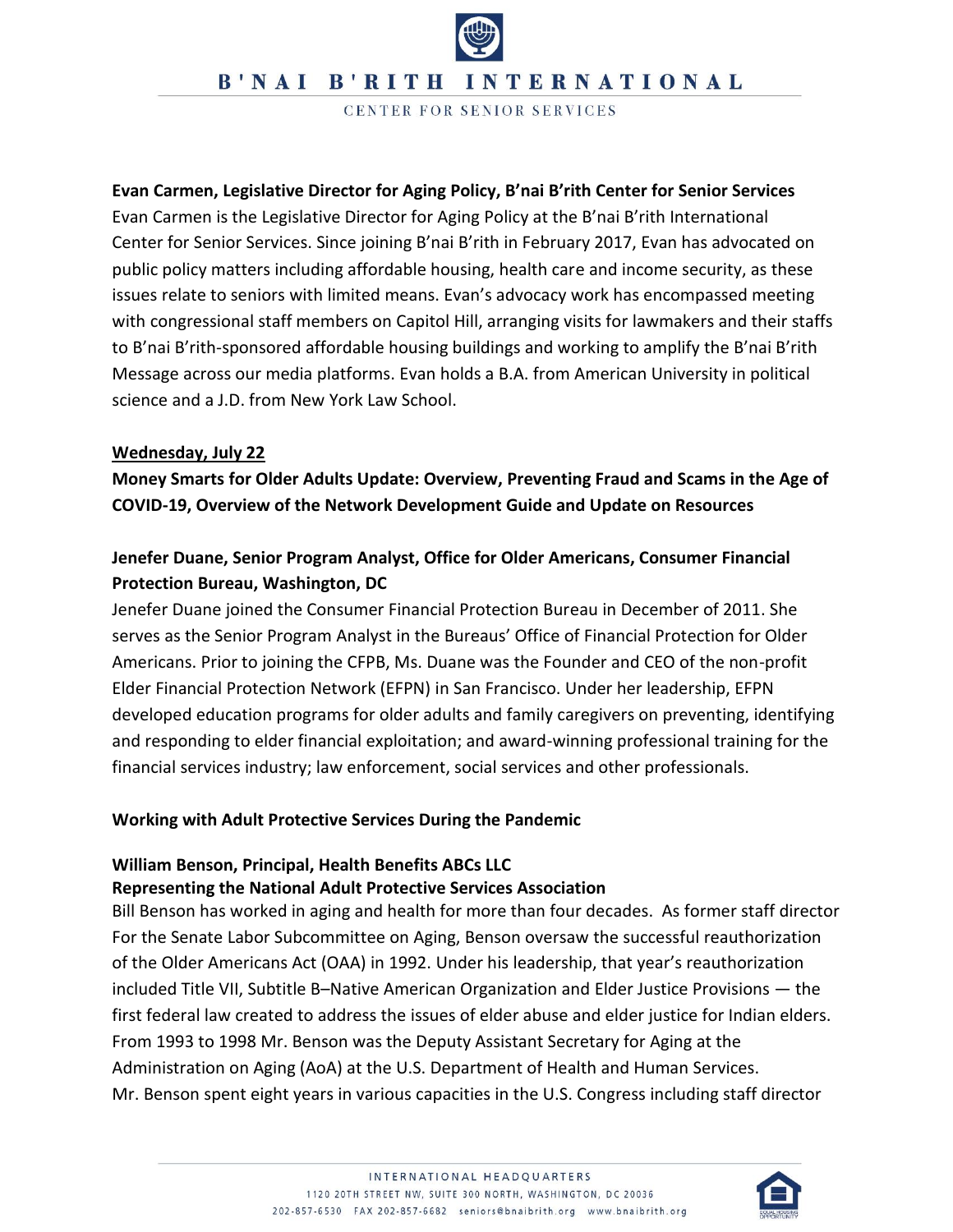

#### CENTER FOR SENIOR SERVICES

of the Subcommittee on Aging of the Senate Labor and Human Resources Committee, staff director of the Subcommittee on Housing and Consumer Interests of the House Select Committee on Aging, and with the Senate Special Committee on Aging.

He is a past president of the National Citizens Coalition for Nursing Home Reform, president of the Environmental Alliance for Senior Involvement & the American Association for International Aging, and chairs the advisory board to the Center on Global Aging at Catholic University of America's School of Social Work.

#### **Thursday, July 23**

#### **Open Discussion: The "New Normal" Service Coordination**

#### **Tonya Balducci, Quality Assurance Director, SPM**

Tonya received a Bachelor of Social Work in 1996 from the University of Alabama and is a licensed social worker in the State of Alabama. Tonya worked in the social services field for two years as a case manager for mentally ill adults before she began her career in Senior Housing in 1998. Tonya worked as a Service Coordinator for two senior apartment communities for six years. She was offered the position of Quality Assurance Director for SPM in 2005. Since that time, she has developed the Service Coordinator Division of SPM which provides training, clinical direction and leadership for thirty-three Service Coordinators at thirty-five properties located in Alabama, Tennessee, Georgia and Washington DC. She was instrumental in the formation of the AASC-Alabama chapter and served on the Board of Directors for the American Association of Service Coordinators for six years.

#### **Maria Medley, Quality Assurance Directors, SPM**

Maria received a Bachelor of Gerontology in 2010 and a Master of Science in Public Health in 2017 from the University of South Florida (USF). Maria began her career serving older adults as a graduate research associate at USF applying evidence-based public health principles to conduct large-scale health assessments and wrote her Master's thesis on the effects of caregiver burden in active retirement communities. She then transitioned to the private sector working as a health manager, where she utilized collaborative processes of assessment and implementation to help older adults achieve optimal health by developing individualized plans of care. Her focus became developing health and wellness strategies to help older adults remain active members of their communities. While serving as Program Coordinator with Hillsborough County Aging Services, Maria developed innovative programs to promote healthy aging while supervising the daily operation of multiple sites. Maria is now the Quality Assurance

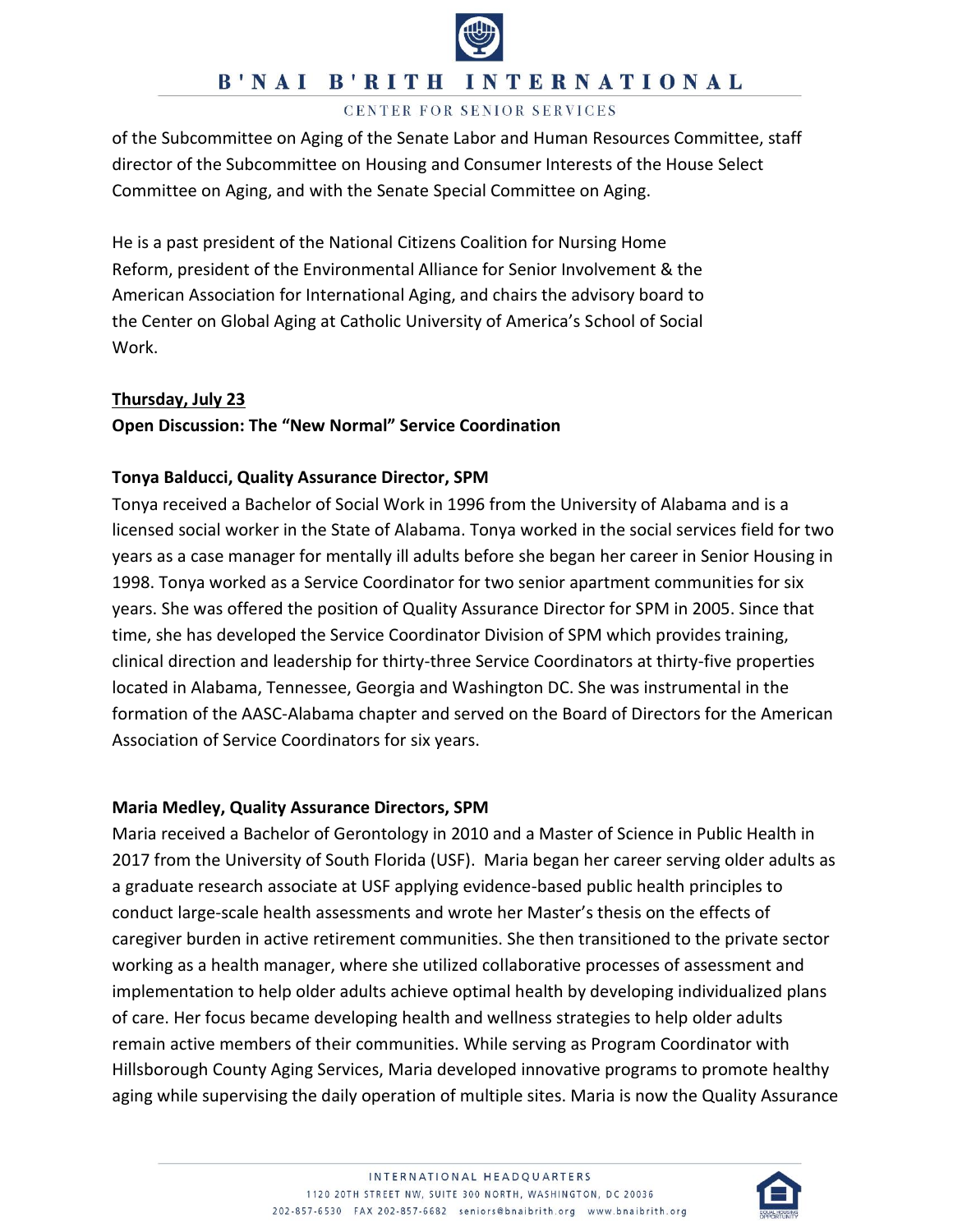

#### CENTER FOR SENIOR SERVICES

Director for SPM, providing training, direction, and leadership for thirty-three Service Coordinators at thirty-seven properties located in Florida and New York. She has developed a series of protocols and strategies that benefit older residents and improve program outcomes.

## **Melissa Harris, Director of Government Affairs, American Association of Service Coordinators (AASC)**

Melissa Harris joined AASC in March 2018 with a decade of experience in journalism and communications. In her previous role as an Ohio Statehouse reporter, she closely monitored policies and politics with a focus on education and health. She has served as a board member of the Ohio Legislative Correspondents Association and her work has been recognized by the Society of Professional Journalists and Cleveland Press Club. Melissa holds a bachelor's degree in journalism from Kent State University. At AASC, she tracks public policies that impact members, advocates for positive policy outcomes, provides news updates and educates members on service coordination standards and practices.

### **Ways to Bring Residents Together During Polarizing Times-Discussion**

## **Janel Doughten, Associate Director, B'nai B'rith Center for Senior Services**

Janel Doughten has worked with the B'nai B'rith Center for Senior Services for over 25 years and is the associate director of the Center for Senior Services. Janel coordinates and is a speaker at an annual three day training conference in the spring for the network of CSS managers and service coordinators and a four-day training conference in the fall for the managers and boards of directors of the CSS portfolio. Janel also provides training for the residents of the senior housing buildings and participants in the Resident Leadership Retreat, as well as at various national industry conferences: Leading Age, American Association of Service Coordinators, SPM Managers and Maintenance Trainings; and local conferences, such as Leading Age DC and other DC-based HUD-subsidized senior housing buildings. Janel holds a Bachelors of Science in Criminal Justice from Old Dominion University

## **Trauma Stewardship: An Everyday Guide to Caring for Self While Caring For Others (Synopsis and Self-Care Strategies)**

### **Gracie Cohen, Senior Program Associate, B'nai B'rith Center for Senior Services**

Gracie Cohen is the Senior Program Associate at the Center for Senior Services. There, she is the editor of the quarterly Seniority Report, assists with programming and training meetings, and is a part of the CSS advocacy team. Previously, she served in various administrative roles in nonprofits throughout DC. She brings her experience teaching ESL to adults through AmeriCorps, as well as researching adult language and cognition. Gracie holds a Bachelor of Arts in English